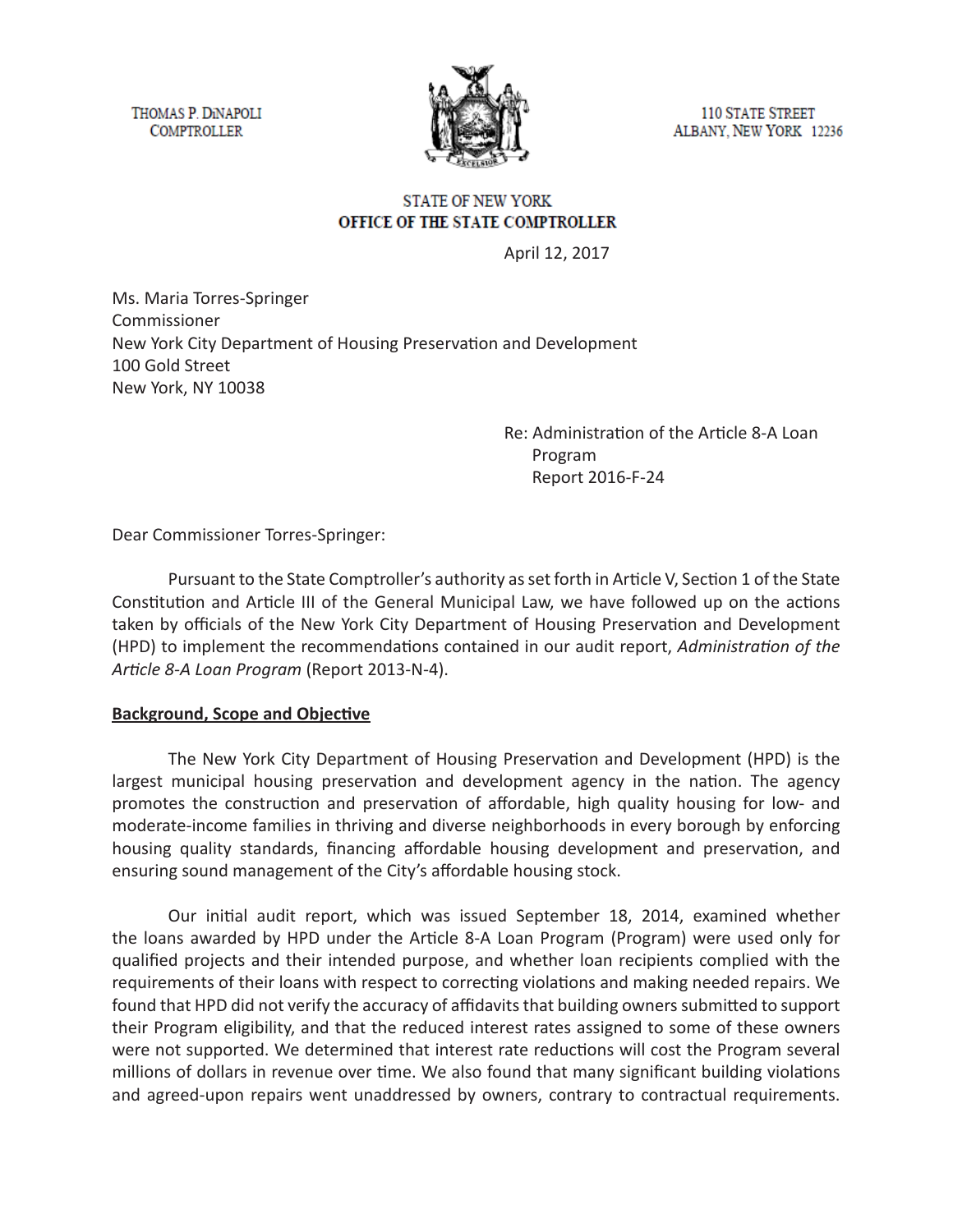Finally, we found that one building owner appeared to receive favorable treatment from HPD, which could have resulted in less Program monies available for other Program-eligible building owners.

Following our audit, in October 2014, HPD created the Multifamily Housing Rehabilitation Program (HRP), which provides rehabilitation loans to help owners undertake improvements to existing multi-family buildings. The Program was placed under the umbrella of the HRP. The HRP also provides loans under Article 8 of New York's Private Housing Finance Law. HPD officials advised us of ten projects that received approximately \$10.8 million in total loans under the Program since October 2014.

The objective of our follow-up report was to assess the extent of implementation, as of February 24, 2017, of the four recommendations included in our initial audit report. We focused our review only on those loans provided under the Program.

### **Summary Conclusions and Status of Audit Recommendations**

HPD officials made some progress in addressing the problems we identified in the initial audit report; however, additional actions are still needed. Of the initial report's four audit recommendations, two were partially implemented and two were not implemented.

### **Follow-Up Observations**

# **Recommendation 1**

*Enhance HPD's rules and regulations to require independent confirmation of owner affidavits to ensure that only eligible applicants receive loans.*

- Status Not Implemented
- Agency Action HPD has not enhanced their rules and regulations to require independent confirmation of affidavits from building owners attesting that they were unable to obtain a loan from at least two traditional lenders. HPD disagreed with the recommendation, responding that loan eligibility is determined based on several factors other than the owner's affidavit, and that review of the loan underwriting will indicate whether a project can financially support private debt. They stated that it is unnecessary to investigate any further into the owners' ability to obtain private financing and that the current written procedures and guidelines for determining loan interest rates will help ensure that only eligible applicants receive loans.

The Rules of the City of New York require that HPD obtain an affidavit from owners receiving loans under the Program stating they are unable to obtain private financing. We continue to maintain that independent confirmation of these affidavits, at least on a test basis, would provide assurance that the applicants attempted to obtain, but were denied private financing.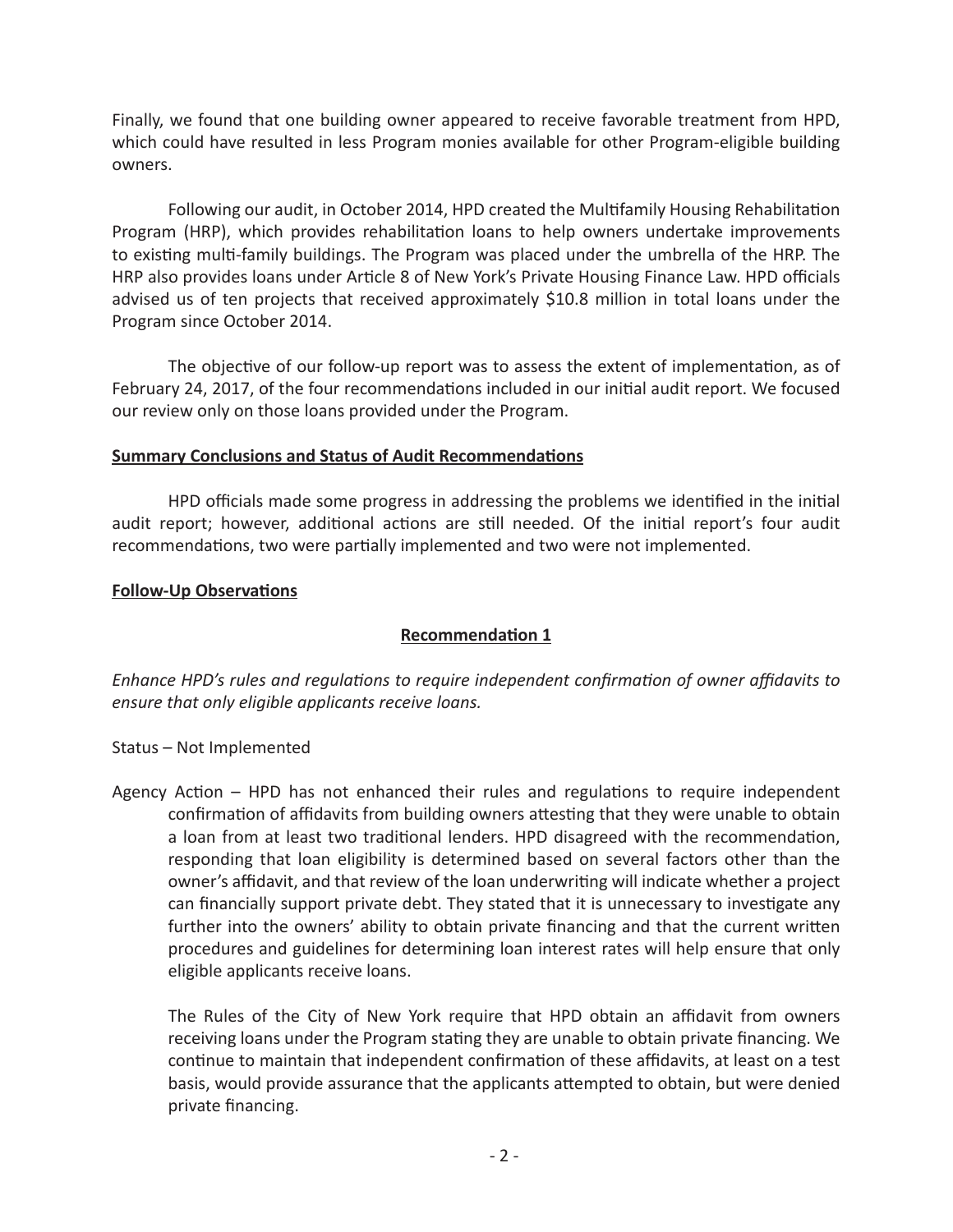# **Recommendation 2**

*Establish written procedures and guidelines for determining loan interest rates. Document the justification for any interest rate determinations below 3 percent.*

### Status – Partially Implemented

Agency Action – In July 2014, HPD revised the narrative section of the credit memorandum to clarify the rationale for the interest rate. A departmental memorandum issued in December 2014 explained that the interest rate is derived from the combined debt service coverage ratio and the overall expense coverage ratio for the project. The memorandum also provided an example for documenting these ratios, however, it did not explain how the specific interest rates were determined based on these ratios.

We reviewed all eight HRP projects that had an interest rate provided under the Program since October 2014. We found the credit memorandums listed the ratio used to justify the interest rate.

Also, HPD officials asserted that their staff are skilled and knowledgeable on industry standards, and therefore, more detailed procedures would not add value to their process. Nevertheless, written procedures and guidelines are essential for business continuity and constitute good business practice. Because these loans involve large sums of government funds, we maintain that greater transparency in documenting more specific guidelines for determining loan interest rates is appropriate.

# **Recommendation 3**

*Establish written guidelines for building inspections that would ensure timely project compliance with VRAs (Voluntary Repair Agreement) and HRMAs (Housing Repair & Maintenance Agreement).*

# Status – Partially Implemented

Agency Action – Following our audit, in December 2014, HPD established guidelines that require applicants to address violations and make other agreed-upon repairs and improvements. Specifically, the guidelines require borrowers to submit a Dismissal Request Form, acknowledging the violations they corrected prior to loan closing. Within 90 days, HPD should inspect the building to confirm whether the violations were corrected and remove corrected violations from their database. Under HPD guidelines, the borrower is required to remove all class C violations (the most serious) and 80% of class A and B violations which were open at the time of the original Dismissal Request Form, to be in substantial compliance with the loan agreement and before making the final loan payment.

However, for administrative expediency, and to limit filing costs, HPD explained that their practice is to require owners to submit a Dismissal Request Form for all open violations (even those to be corrected with the proceeds of the loan) prior to closing. HPD explained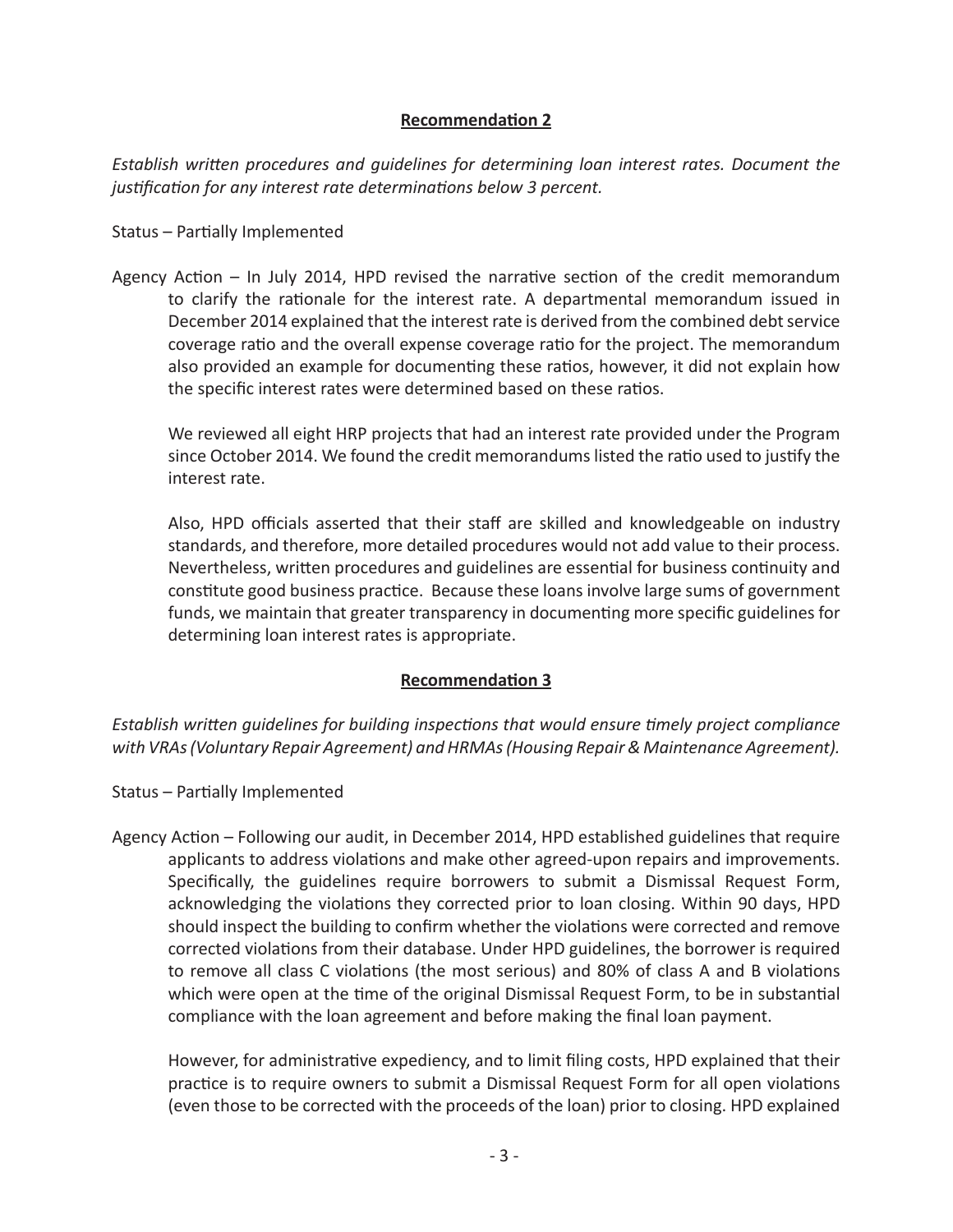that they inspect the property multiple times after receipt of the Dismissal Request Form, with the goal of ensuring that violations are removed before final payment. As the final loan payment can be years after the Dismissal Request Form was submitted, this practice does not ensure that violations are in fact timely corrected.

According to HPD, none of the ten projects they've approved since October 2014 have requested final payment, and therefore none have been required to meet this standard. We maintain that HPD should strengthen their procedures to provide greater assurance that borrowers are correcting violations timely, as required.

When building owners apply for a Program loan, HPD may identify conditions that are not violations, but still need to be addressed. Such repairs are listed in an HRMA. Owners are generally given one year to complete the repairs. HPD's December 2014 guidelines require the owner to provide a certification that the work was completed prior to final loan payment. The guidelines do not require HPD to inspect and verify that the work specified in the HRMA was completed.

Eight of the ten projects we reviewed had an HRMA, including five projects where the expected completion date had passed. All five were to be completed no later than July 2016. Nevertheless, HPD indicated that, as of February 2017, requests for final loan payments had not been made for any of the ten projects, and therefore, HPD had not received any certifications regarding the completion of the agreed-upon work.

#### **Recommendation 4**

*Investigate the circumstances surrounding the apparent preferential treatment afforded Quadrant as detailed in our report.*

Status – Not Implemented

Agency Action – In response to our initial audit, HPD stated that no further investigation was necessary, because they disagreed that preferential treatment was given to Quadrant. The original audit report detailed the benefits that Quadrant received related to interest rates, construction management fees, and contingency allowances that other applicants generally did not receive. Thus, we continue to recommend that HPD investigate this circumstance and take corrective actions, as warranted.